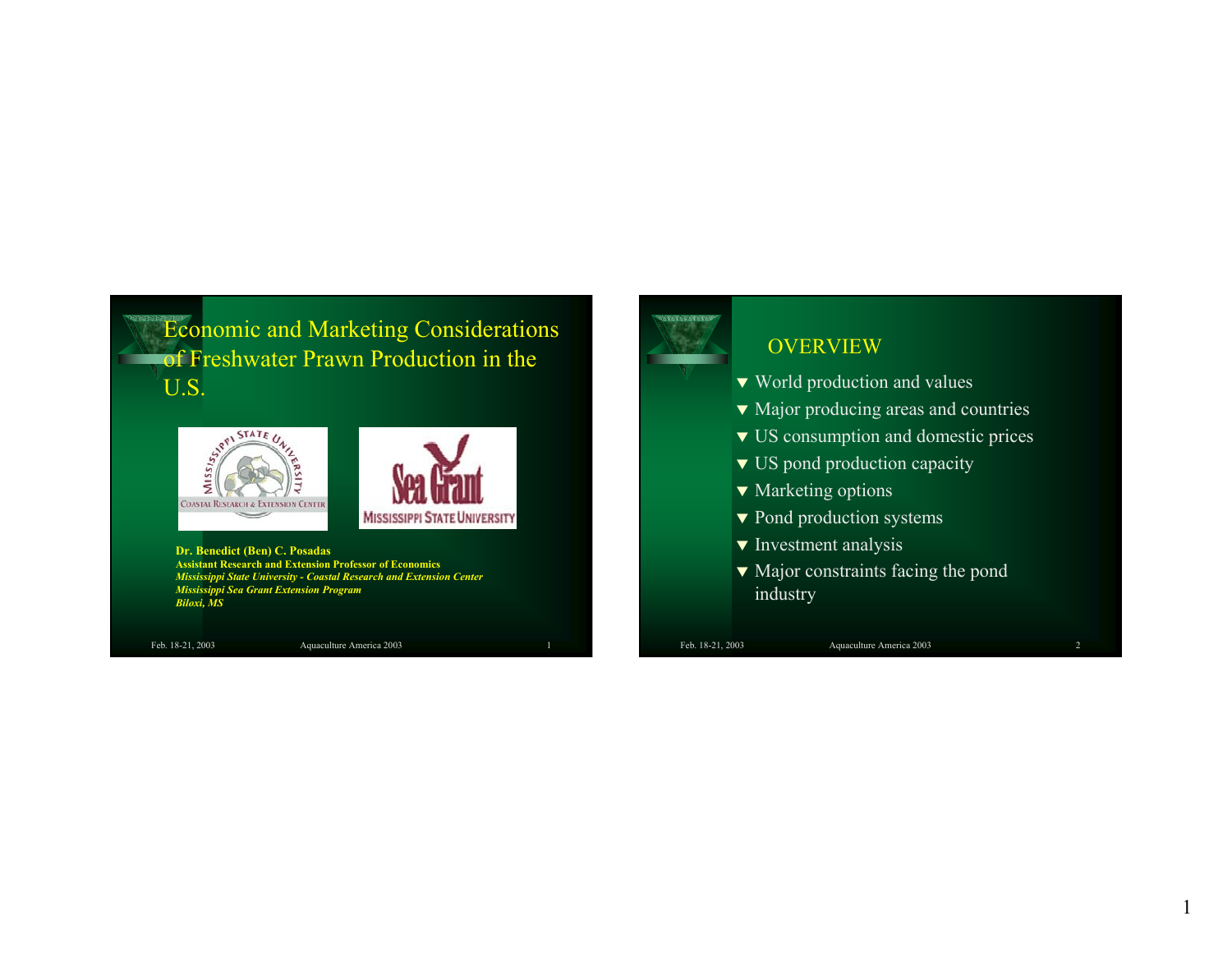

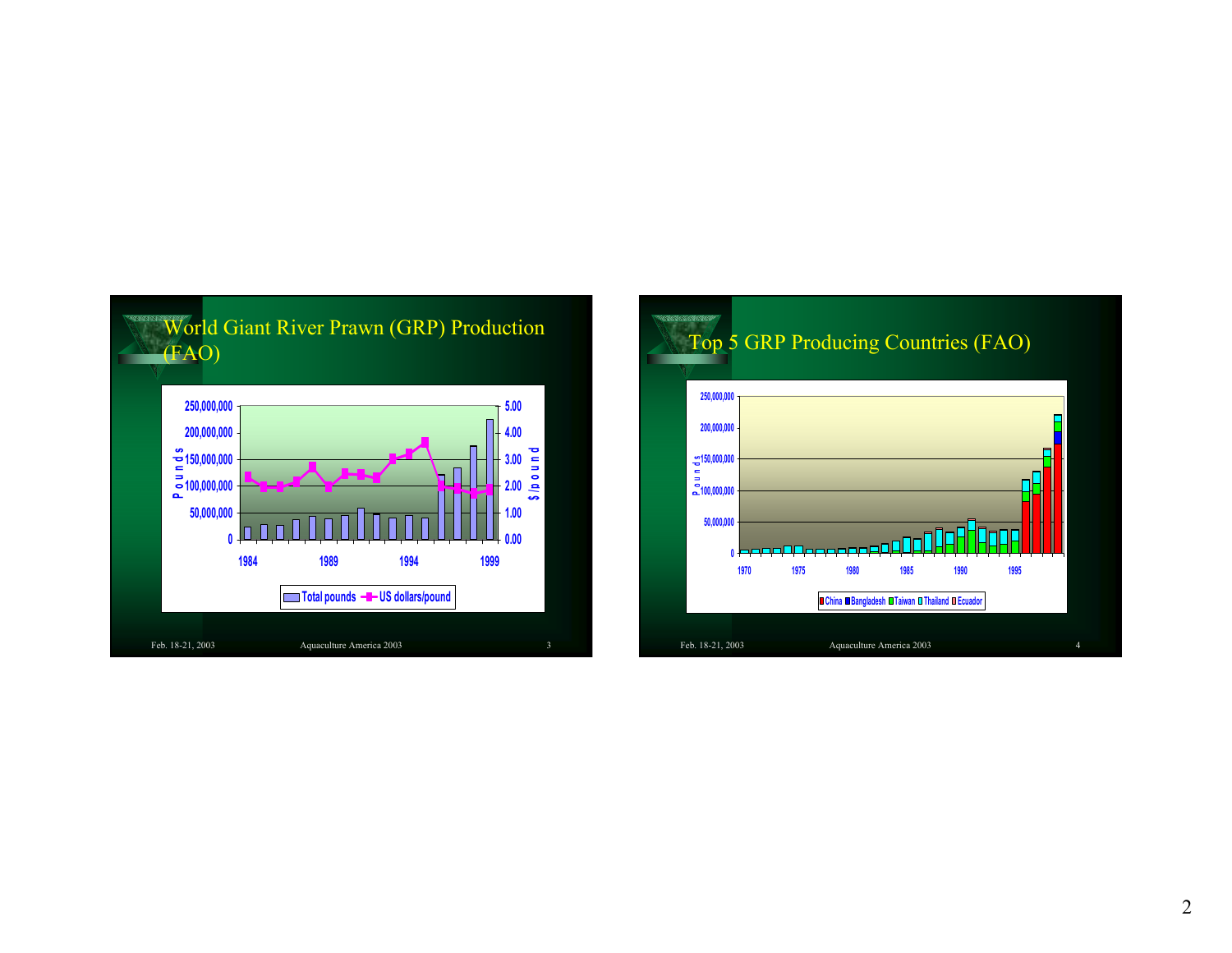



- $\blacktriangledown$  Market name
	- Shrimp, Freshwater
- $\blacktriangledown$  Scientific name
	- *Macrobrachium rosenbergii*
- $\blacktriangledown$  Common name
	- Giant Freshwater Prawn

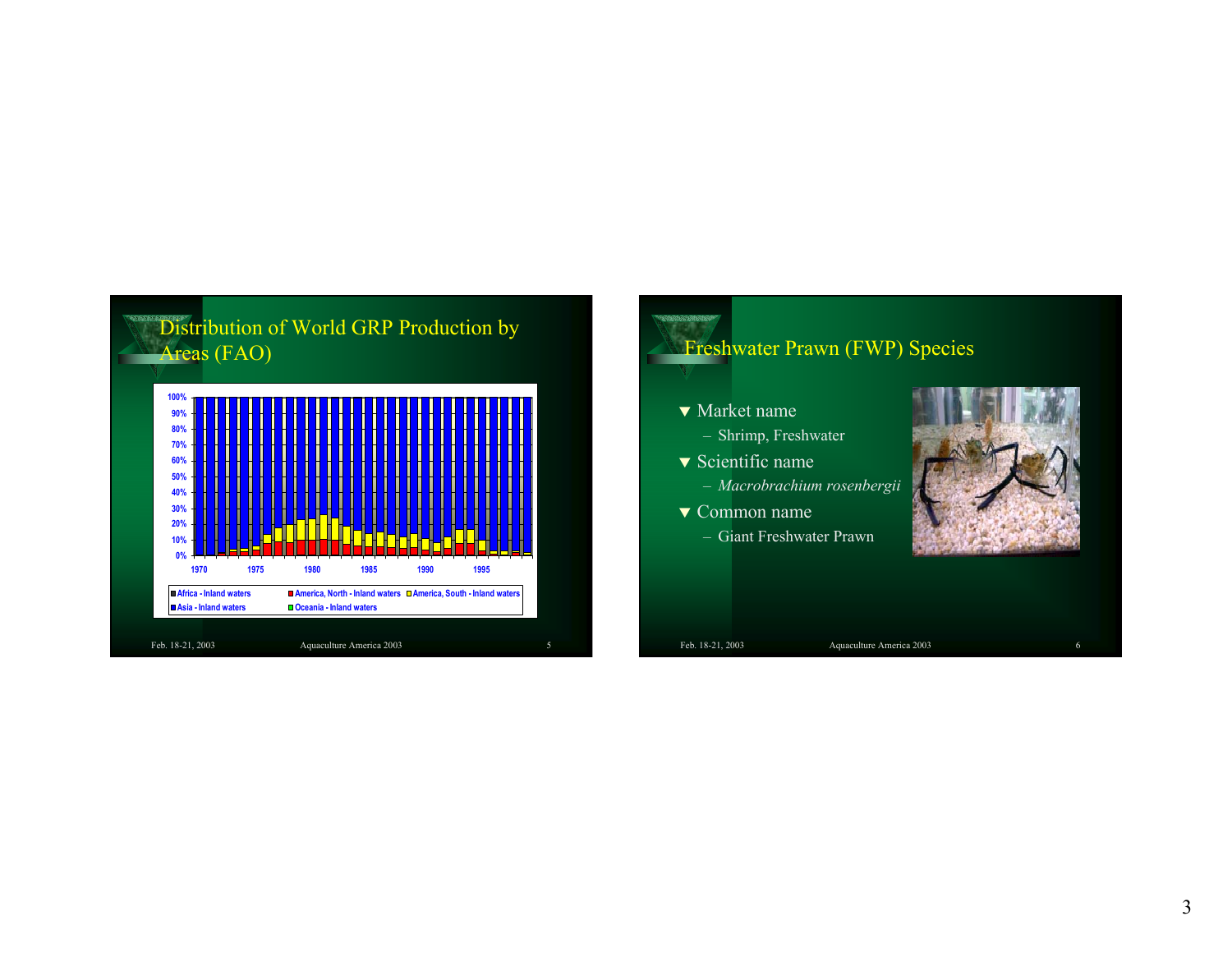

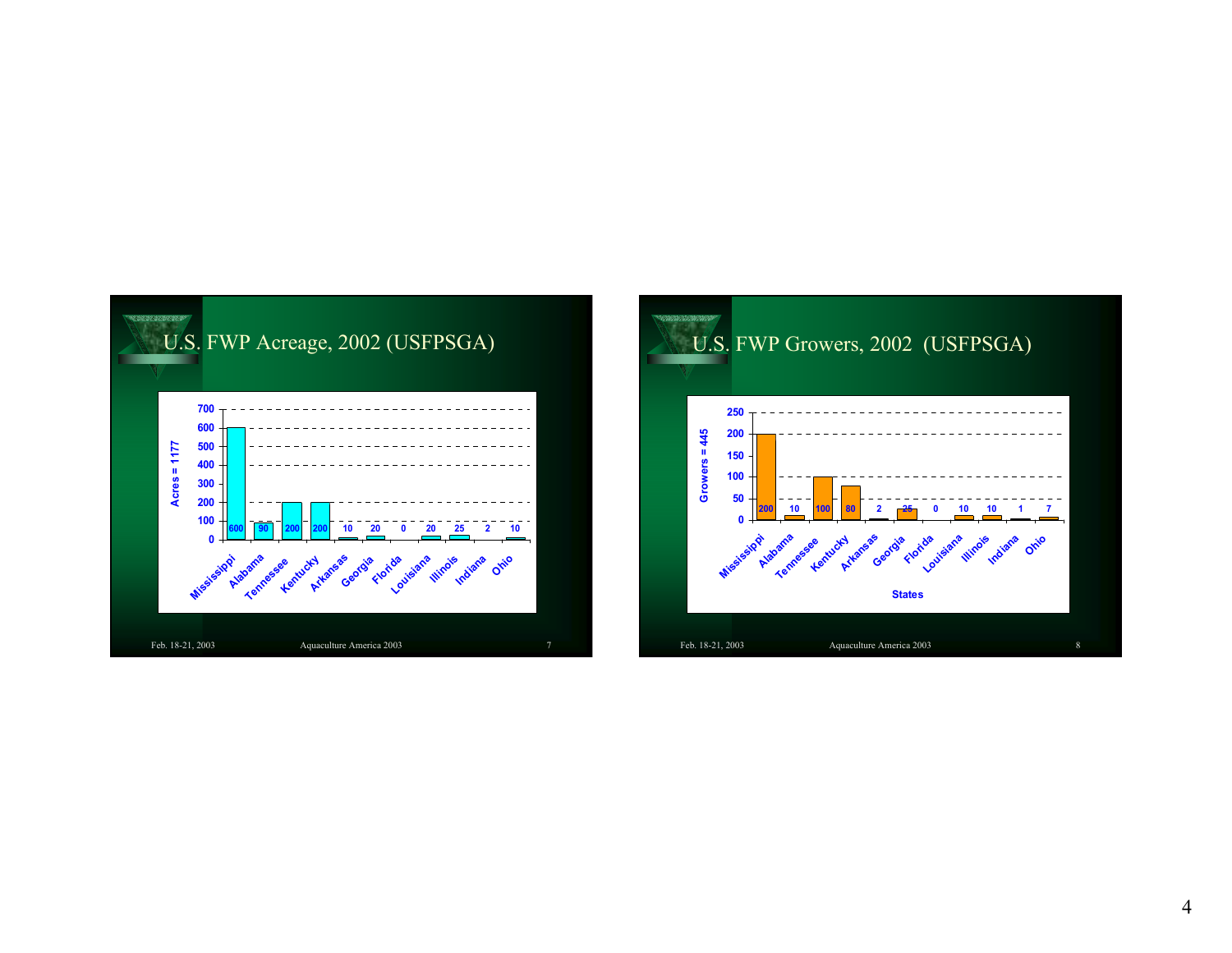

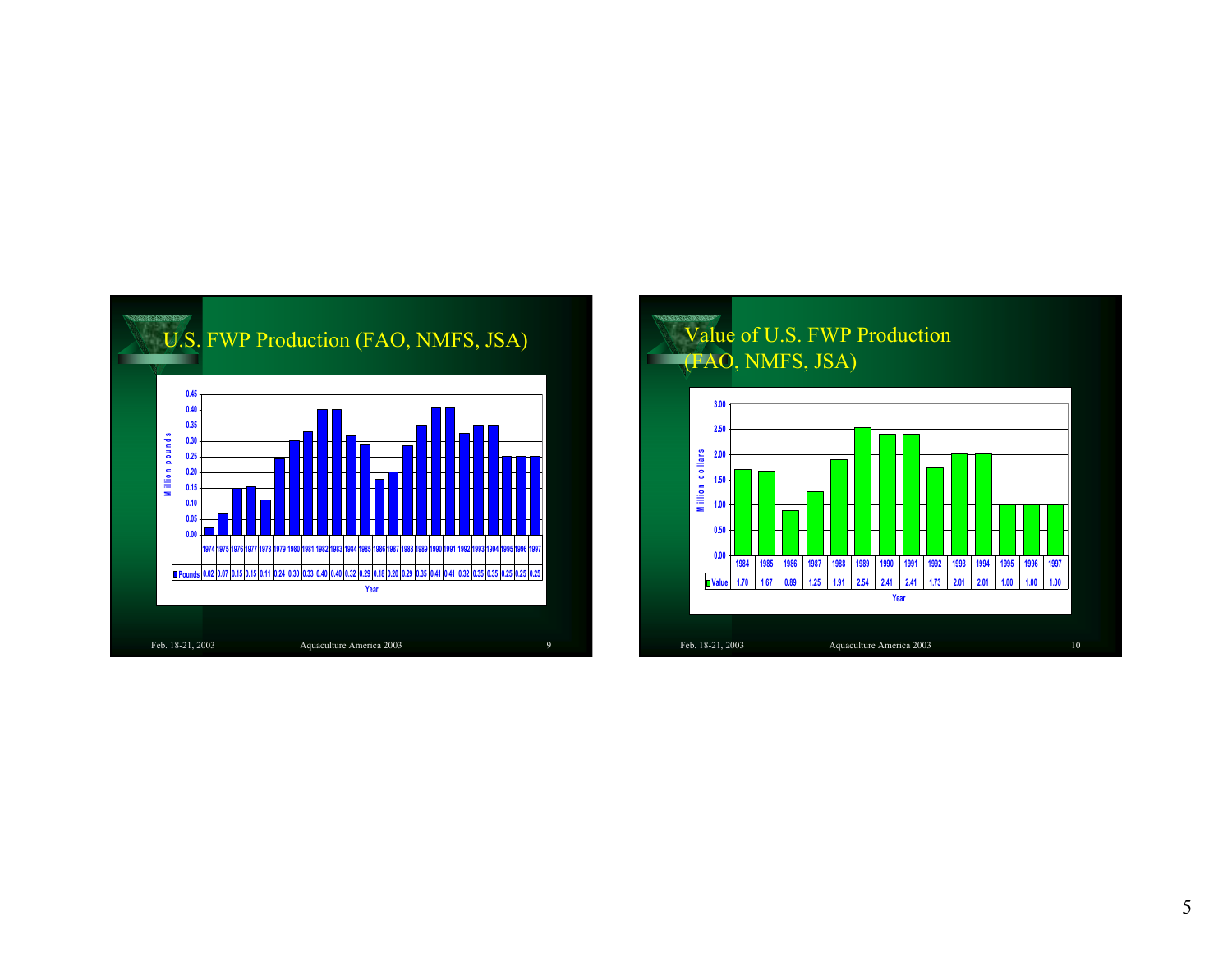

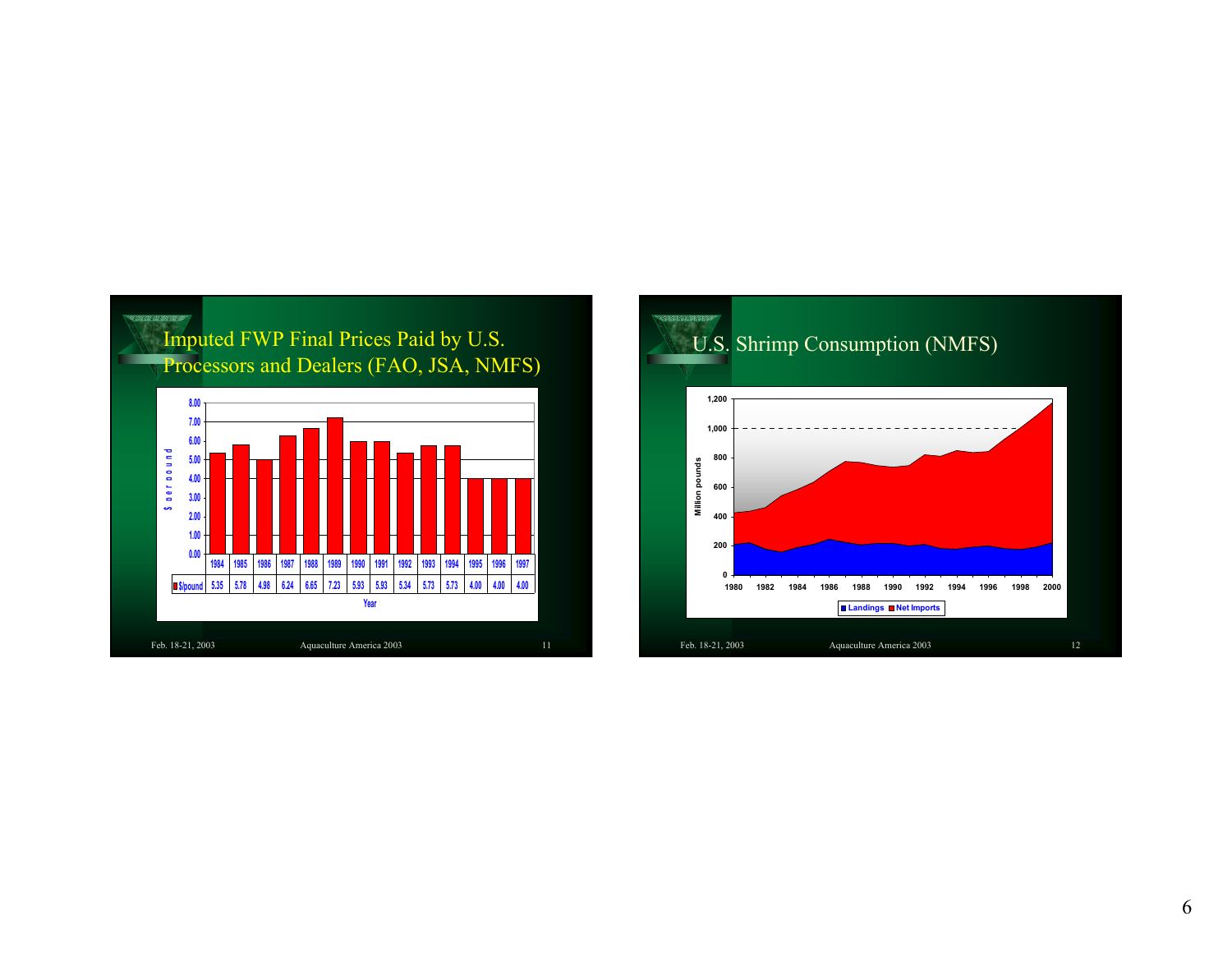

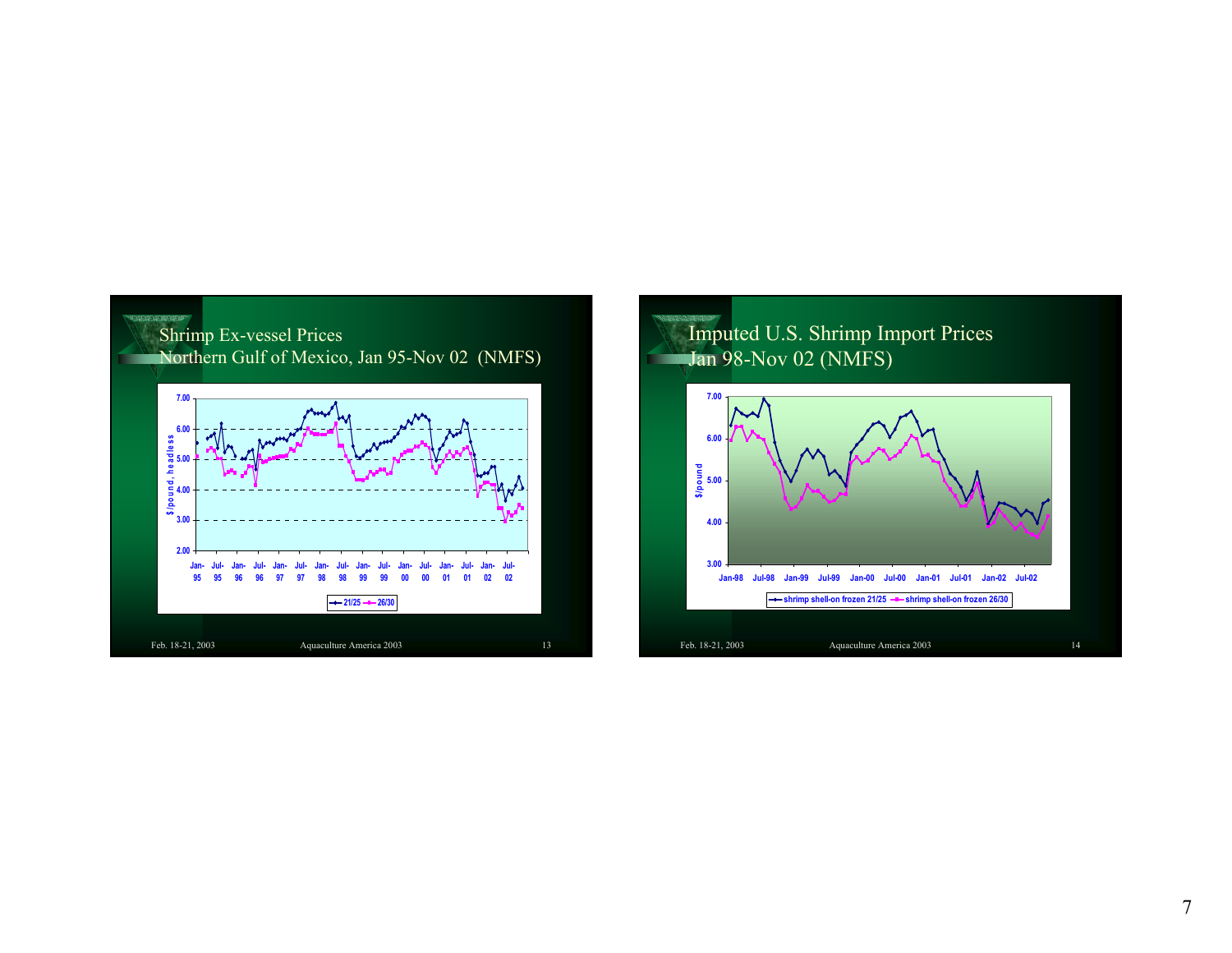### FWP Marketing in the U.S. Niche versus Wholesale Commodity Markets

#### W **Selling Live FWP**

- Costs of production, harvesting, live- hauling or shipping
- Hauling or shipping and price risks
- Marketing permit
- Limited market information

#### W **Selling Fresh or Frozen FWP**

- Costs of production, harvesting, chilling or processing (e.g., IQF), packing and shipping
- Price risks
- Limited market information

**BORDER BERRY** 

Feb. 18-21, 2003 Aquaculture America 2003 15

#### **TERRITORY** FWP Pond Production Systems

- $\blacktriangledown$  Single vs. multiple enterprises
- $\blacktriangledown$  Integrated or simple systems
	- Broodstock & Hatchery
	- Nursery
	- Grow- out
	- Processing & Distribution
- $\blacktriangledown$  High, medium & low stocking densities
- $\blacktriangledown$  Graded vs. ungraded juveniles
- $\blacktriangledown$  W/ or w/out added substrates
- ▼ Shrimp vs. catfish feed
-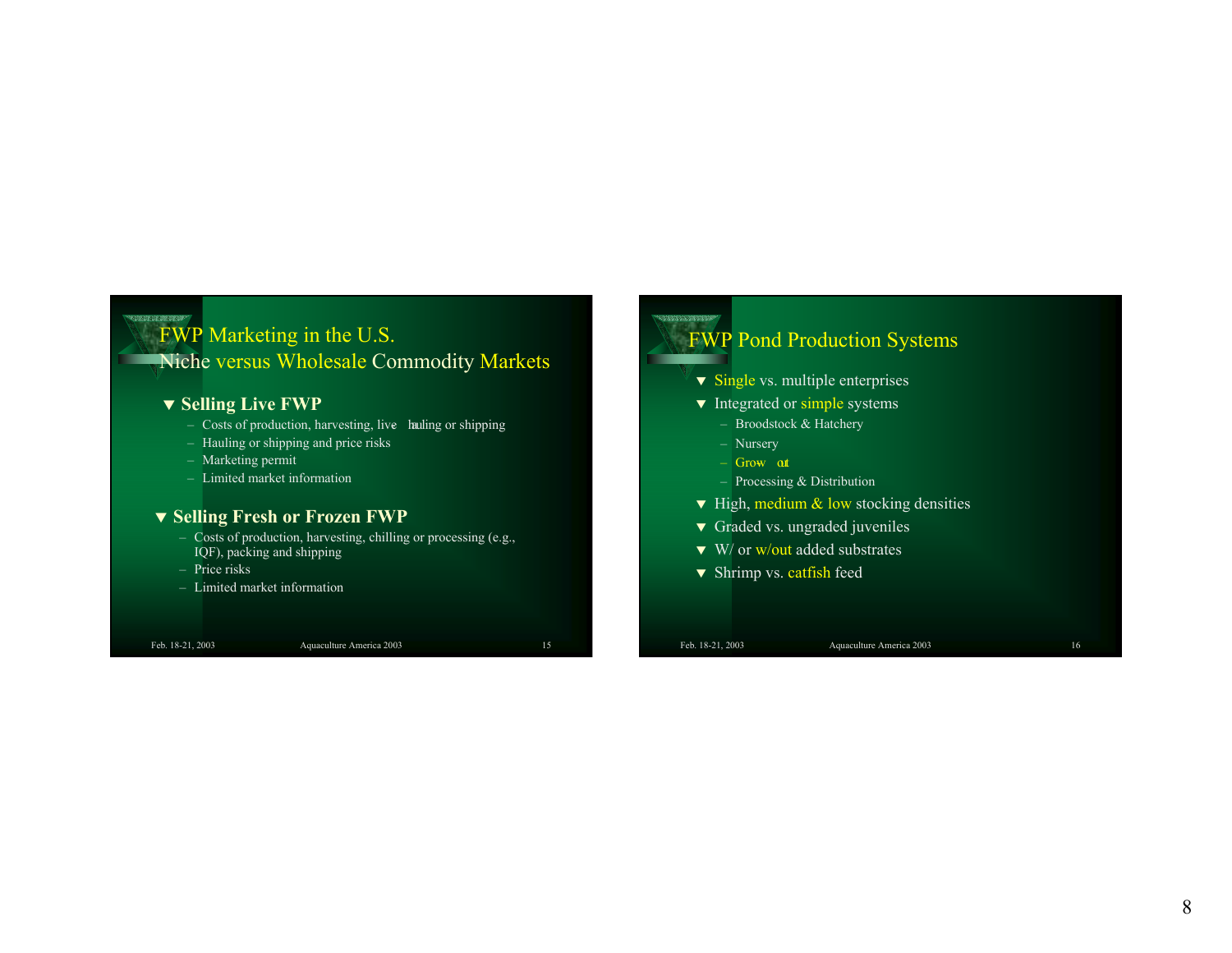# Initial Fixed Investment Requirements •61 land acres suitable type, location



**\$266,704 per farm, \$10,668 per pond or \$5,334 per water acre**

THE SHOWN TELM THE LE

**Rabbana** 

Feb. 18-21, 2003 Aquaculture America 2003 17

# Pond Construction Cost



•Earth moving • adjacent ponds • @ \$0.80/cu yd •Drainage structure •Drain channel •Gravel•Vegetative cover

\$60,548 per farm, \$2,422 per pond or \$1,211 per water acre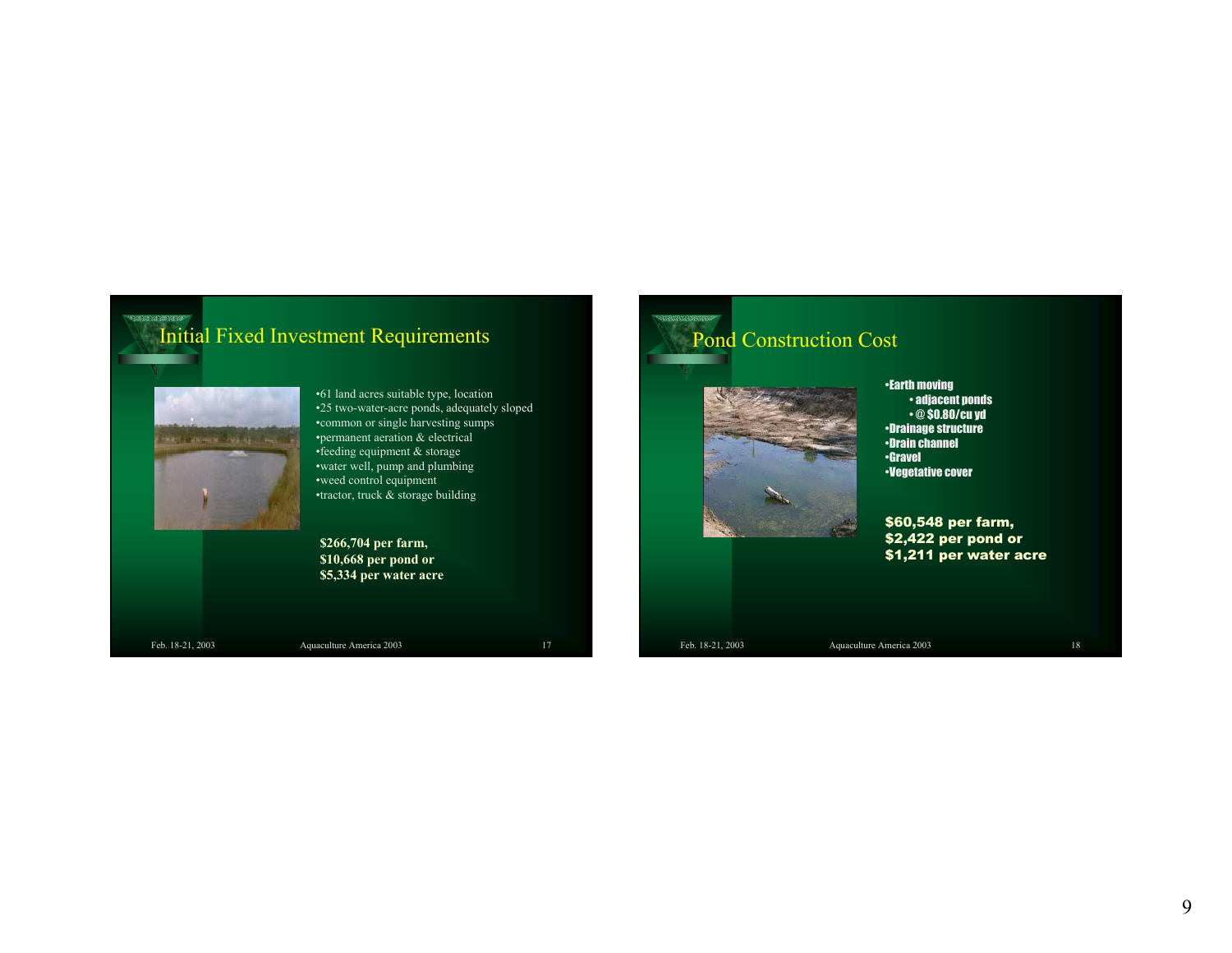### Risk-Free Pond Grow-out System 20K/A Model Assumptions

|                                     | <b>Critical Biological Parameters</b> |                |                 |
|-------------------------------------|---------------------------------------|----------------|-----------------|
| <b>Item</b>                         |                                       | <b>Unit</b>    | <b>Quantity</b> |
| <b>Stocking density</b>             |                                       | <b>PL/acre</b> | 20,000.000      |
| <b>Survival rate</b>                |                                       | %              | 75.000%         |
| <b>Desired harvest count</b>        |                                       | $\#$ /lb       | 12.00           |
| <b>Stocking size</b>                |                                       | $\mathbf{q}$   | 0.15            |
| <b>Desired harvest size</b>         |                                       | g              | 37.83           |
| <b>Gross feed conversion</b>        |                                       |                | 2.50            |
| <b>Critical Economic Parameters</b> |                                       |                |                 |
| <b>Item</b>                         |                                       | <b>Unit</b>    | <b>Quantity</b> |
| Farm-gate price, heads-on           |                                       | \$/lb          | 3.000           |
| <b>Processing yield, headless</b>   |                                       | $\frac{9}{6}$  | 45.000%         |
| <b>Number of production ponds</b>   |                                       | $#$ farm       | 25.000          |
| <b>Size of production ponds</b>     |                                       | acre/pond      | 2.000           |
|                                     | Experimental-commercial yield gap     | $\frac{9}{6}$  | 92.000%         |
| <b>Capital outlay index</b>         |                                       | %              | 100.000%        |

# Risk-Free Pond Grow-out System 20K/A Model 10-Year Net Cash Flow

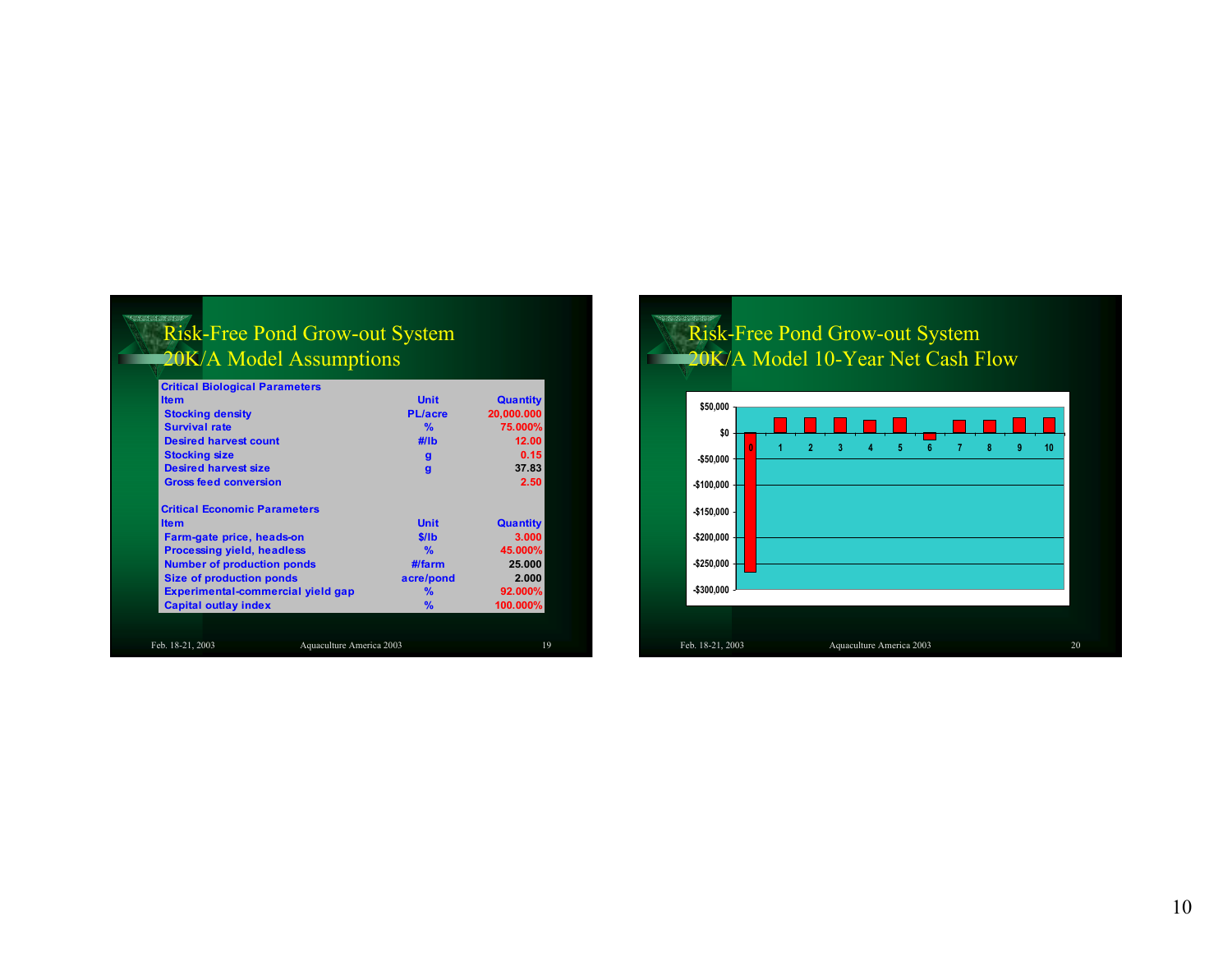#### Risk-Free Pond Grow-out System 20K/A Model Results

| <b>Model Description</b>             |                          |                 |
|--------------------------------------|--------------------------|-----------------|
| <b>Item</b>                          | <b>Unit</b>              | <b>Quantity</b> |
| <b>Number of crops</b>               | #/yr                     | 1.000           |
| <b>Operating capital</b>             | \$/yr                    | 124,509.649     |
| <b>Initial fixed investment</b>      | S                        | 266,703.500     |
| Juveniles stocked                    | M/yr                     | 1.000           |
| <b>Average shrimp production</b>     | <b>Ib/acre</b>           | 1,150.000       |
| <b>Total shrimp production</b>       | lb/yr                    | 57,500.000      |
| <b>Feed required</b>                 | t/vr                     | 71.875          |
| <b>Model Results</b>                 |                          |                 |
| <b>Item</b>                          | <b>Unit</b>              | <b>Quantity</b> |
| Net returns above specified expenses | \$/yr                    | 5,521.432       |
| <b>Payback period</b>                | yr                       | 9.151           |
| <b>Net Present Value</b>             | $\mathbf{s}$             | $-109.056.709$  |
| <b>Internal Rate of Return</b>       | $\frac{9}{6}$            | $-2.365%$       |
|                                      |                          |                 |
|                                      |                          |                 |
| Feb. 18-21, 2003                     | Aquaculture America 2003 | 21              |

### Risk-Free Pond Grow-out System 14K/A Model Assumptions

| <b>Critical Biological Parameters</b>        |                |                 |
|----------------------------------------------|----------------|-----------------|
| <b>Item</b>                                  | <b>Unit</b>    | <b>Quantity</b> |
| <b>Stocking density</b>                      | <b>PL/acre</b> | 14,000.000      |
| <b>Survival rate</b>                         | $\frac{9}{6}$  | 75.000%         |
| <b>Desired harvest count</b>                 | $\#$ /lb       | 10.00           |
| <b>Stocking size</b>                         | $\mathbf{q}$   | 0.15            |
| <b>Desired harvest size</b>                  | $\mathbf{q}$   | 45.40           |
| <b>Gross feed conversion</b>                 |                | 2.50            |
| <b>Critical Economic Parameters</b>          |                |                 |
| <b>Item</b>                                  | <b>Unit</b>    | <b>Quantity</b> |
| Farm-gate price, heads-on                    | \$/lb          | 4.000           |
| <b>Processing yield, headless</b>            | $\frac{9}{6}$  | 45.000%         |
| <b>Number of production ponds</b>            | $#$ farm       | 25,000          |
| <b>Size of production ponds</b>              | acre/pond      | 2.000           |
| Experimental-commercial yield gap            | %              | 92.000%         |
| <b>Capital outlay index</b>                  | $\%$           | 100.000%        |
|                                              |                |                 |
| Aquaculture America 2003<br>Feb. 18-21, 2003 |                |                 |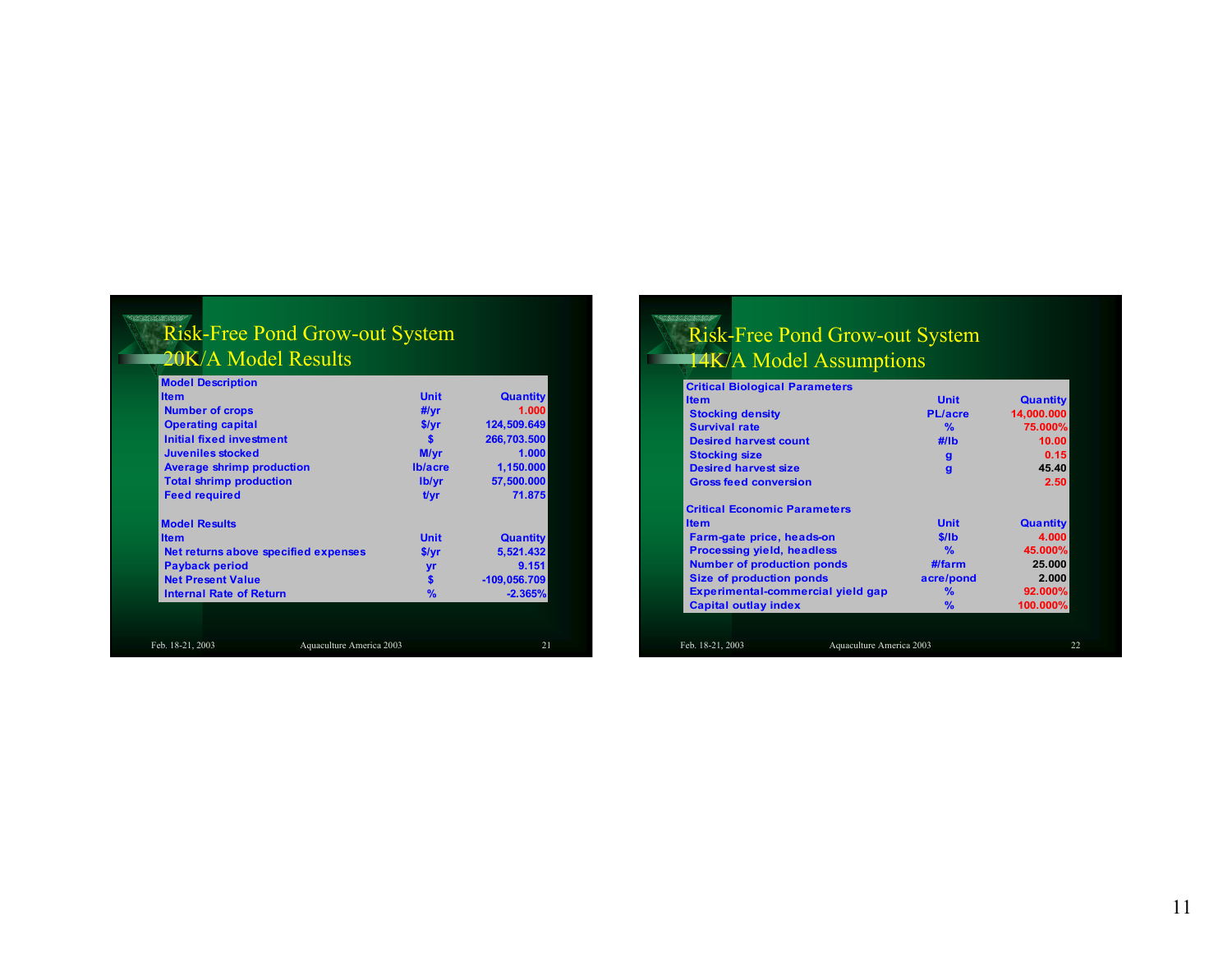

## Risk-Free Pond Grow-out System 14K/A Model Results

| <b>Model Description</b>                    |             |                                                         |
|---------------------------------------------|-------------|---------------------------------------------------------|
| <b>Item</b>                                 | <b>Unit</b> | <b>Quantity</b>                                         |
| Number of crops                             | #/yr        | 1.000                                                   |
| <b>Operating capital</b>                    | S/vr        | 106, 142. 761                                           |
| Initial fixed investment                    | \$s         | 266.703.500                                             |
| Juveniles stocked                           | M/yr        | 0.700                                                   |
| Average shrimp production                   | Ib/acre     | 966,000                                                 |
| <b>Total shrimp production</b>              | lb/yr       | 48,300.000                                              |
| <b>Feed required</b>                        | t/vr        | 60.375                                                  |
|                                             |             |                                                         |
| <b>Model Results</b>                        |             |                                                         |
| <b>Item</b>                                 | <b>Unit</b> |                                                         |
| <b>Net Returns Above Specified Expenses</b> | \$/yr       |                                                         |
| Payback period                              | yr          |                                                         |
| <b>Net Present Value</b>                    | \$          | <b>Quantity</b><br>44,588.320<br>3.910<br>109, 169. 759 |